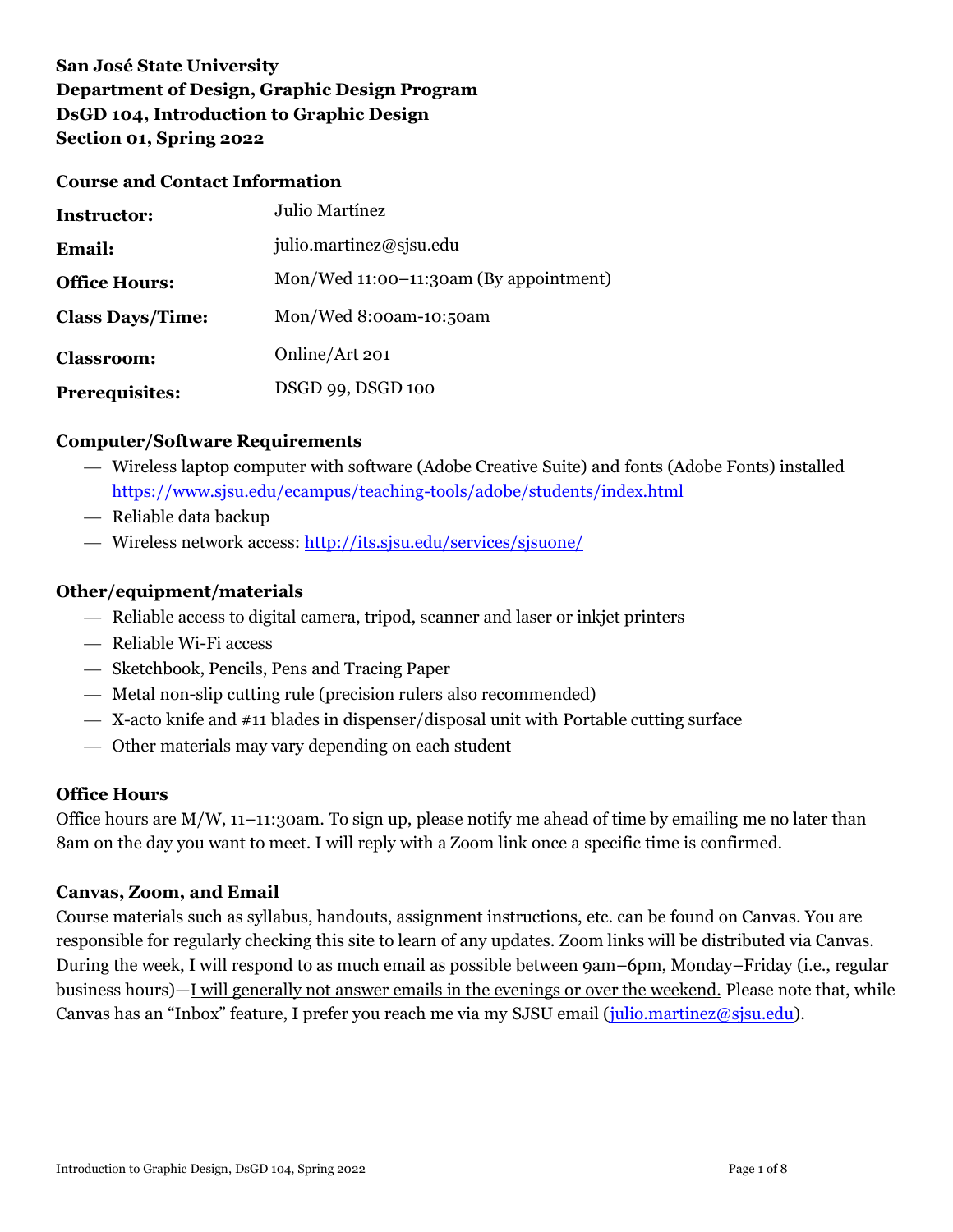### **Additional Resources**

The following site has a collection of links, book recommendations and articles that could be beneficial for further reference and overall development. Many of these tools will also be mentioned during the course. <https://sites.google.com/sjsu.edu/sjsu-design-resources/design>

#### **Course Description**

Familiarization to form and message development. Emphasis on visual concepts and fundamental design theory.

### **Course Goals**

The goal of this course is to contribute to the student's discovery and understanding of the basic objectives and methods used in Graphic Design.

### **Course Learning Outcomes (CLO)**

Upon successful completion of this course, students will be able to:

- LO 1 Demonstrate educational philosophies and goals that facilitate the development of a creative professional who can analyze problems from many different perspectives;
- LO 2 Demonstrate the knowledge to gather, evaluate, and apply appropriate and necessary information and research findings to creatively and innovatively problem solve;
- LO 3 Demonstrate the knowledge to synthesize information and generate multiple concepts and/or multiple design responses to programmatic requirements and criteria;
- LO 4 Demonstrate the ability to express ideas clearly through visual technology producing design presentations across a range of appropriate media.

## **Course Requirements and Assignments**

This course will include lectures, group discussions, presentations, and class time allotted for creative work. Participation in discussions, work sessions, and critiques is vital to the success of this class.

The course is comprised of four major projects. The objectives and parameters of each project will be described in detail during class. It will be your responsibility to take notes and ask questions as necessary until you fully understand all assignments. In addition to the major assignments, several activities will also be assigned, which include in-class exercises, readings, and other presentations.

This is a three-hour class. We will often take a 10-minute break halfway through the period. You are expected to log in on time and come prepared to work for the entire period. Although in-class work sessions are an integral component of this course, outside work on assignments will be necessary to meet project deadlines. Significant progress is expected between classes—expect that there will be 4+ hours of homework for each hour of class. Expect to be asked to make several iterations on the work—revisions are an important component of design and learning in general.

#### **BFA Program**

All students seeking the BFA in Graphic Design must participate in a portfolio review at the end of the semester. Because the Professional Design Program is highly demanding, it is necessary that each student who plans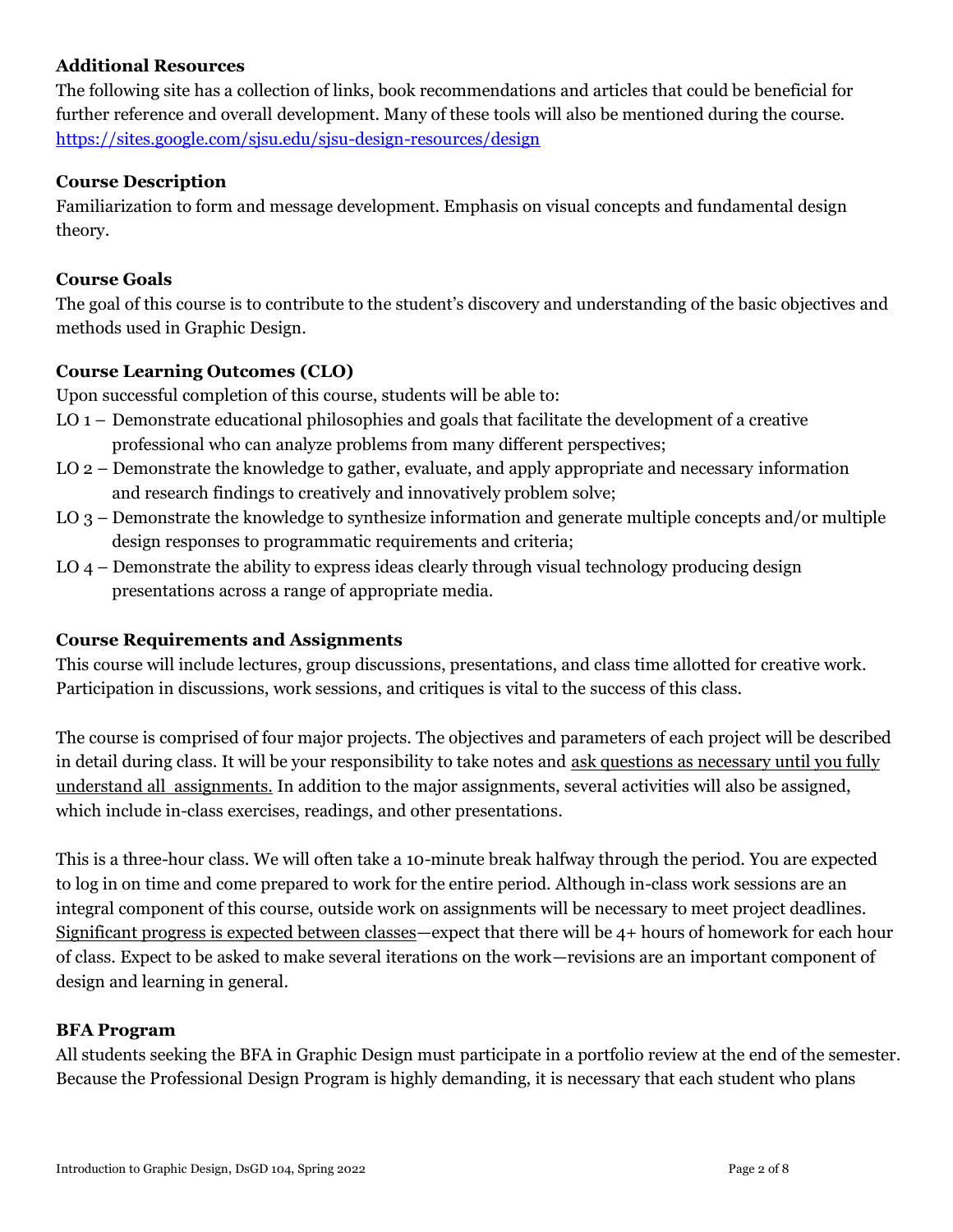entry at the upper division level, Bachelor of Fine Art Degree, submit a portfolio for faculty review. The portfolio is an advising an admission procedure to assure that students are prepared for advanced classes.

The Graphic Design Program requires completion of the following courses before submitting portfolios. (SJSU courses or equivalents) ANI 11/ART 24, DsGD 63/ART 12, DsGD 83, DsGD 99 and DsGD 100.

Please note: students who have earned 90 units or more may not change majors except by special permission. Any request for change of major may be denied for students whose time remaining to complete the requirements for a degree would significantly increase.

## **Grading Information**

The project and course performance will be evaluated according to the following components: Each project will be graded upon completion and assigned a letter grade according to the University policy—A through F, using the following criteria:

## Problem solving skills - LO 1~2

Planning, organizing, research and content gathering (message development), analysis, sketching and content integration. Showing solid ideas and a thorough range of exploration in developing directions.

## Formgiving and Presentation skills - LO 3~ 4

Design exploration, development, and refinement. The synthesis of the elements, principles, and attributes of form into an effective, evocative product. The verbal/visual investigation of form and function, includes the skill, dexterity, and attention to detail exhibited in presentation; the quality of line and form necessary for effective visual communication. Effectiveness and visual power of final solution, as well as craftsmanship of all final assignments submitted.

## Participation and Preparation - LO 4

Producing appropriate on-time solutions to all required phases of development on projects both in quality and quantity. Engaged in class critiques and activities. Overall engagement, attention to deadlines and participation during classes, exercises, presentations and reviews. Excused absences include religious holidays, a verifiable death in the immediate family or illness with a doctor's note.

## **Grade Distribution**

Project grades will be weighted according to the following percentages:

| Project <sub>1</sub>           | 20% |
|--------------------------------|-----|
| Project 2                      | 20% |
| Project 3                      | 20% |
| Project 4                      | 20% |
| Final Presentation + Revisions | 20% |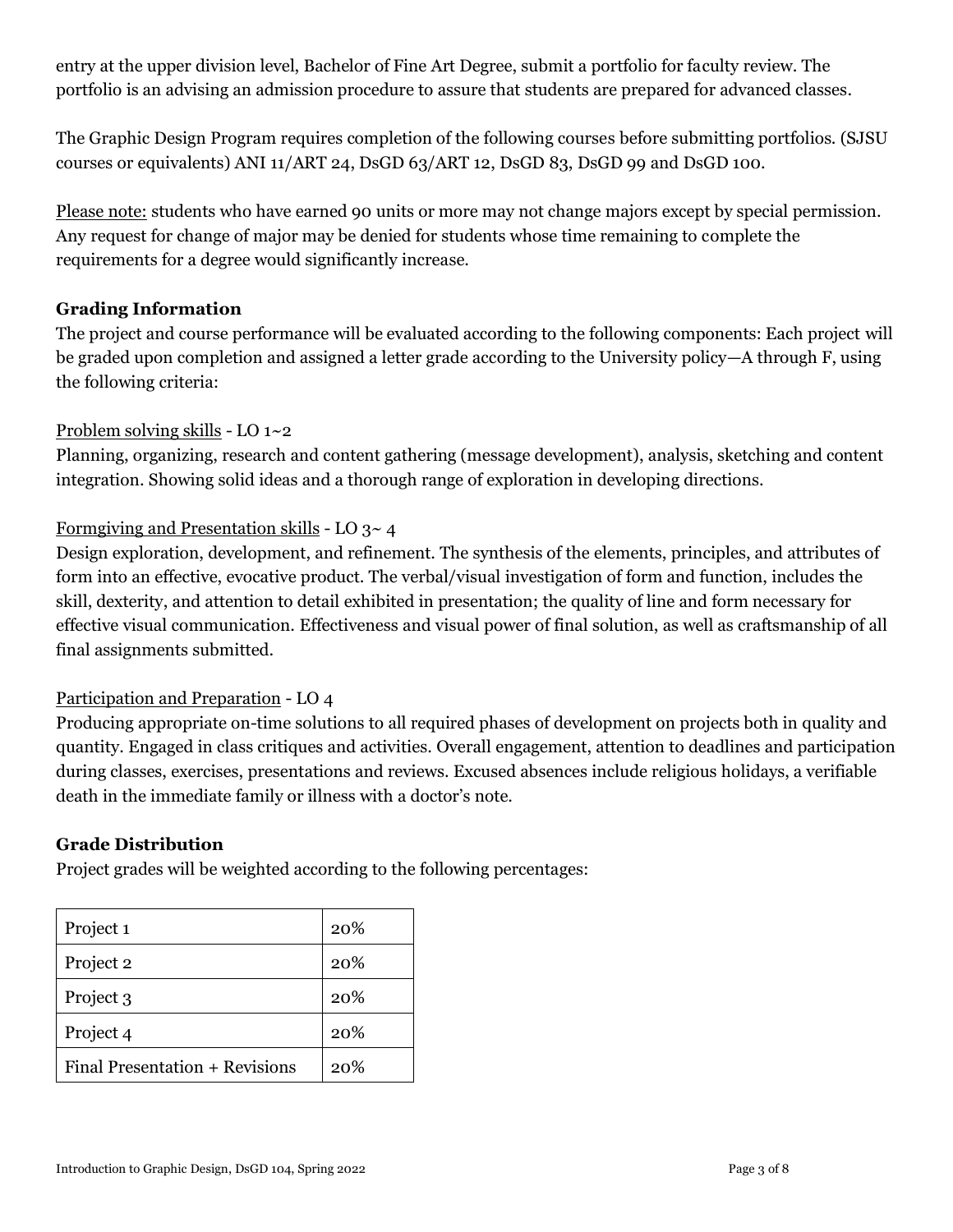## **Grading Scale**

For each major assignment you will be given a written grade sheet evaluating your performance in each of the categories above. Letter grades are assigned according to the following scale:

| Grade          | Percentage   | Description                                                                     |
|----------------|--------------|---------------------------------------------------------------------------------|
| A plus         | 97 to 100%   | Exceptional work, equal to that of a professional designer.                     |
| A              | 93 to 96%    | Excellent and inspired work. Exemplary attitude.                                |
| A minus        | 90 to 92%    | Excellent work and attitude.                                                    |
| <b>B</b> plus  | 87 to 89%    | Exceeded the requirements of the assignment. Very good work.                    |
| B              | 83 to 86%    | Met or exceeded the requirements of the assignment. Good work.                  |
| <b>B</b> minus | 80 to 82%    | Met the requirements of the assignment. Better than average work.               |
| C plus         | 77 to 79%    | Met the requirements of the assignment. Average work.                           |
| $\mathbf C$    | 73 to 76%    | Satisfactorily met the minimum requirements of the assignment. Acceptable work. |
| C minus        | 70 to 72%    | Met the minimum requirements of the assignment. Below average work.             |
| D plus         | 67 to 69%    | Failed to meet requirements. Below average. Poor work and/or effort.            |
| D              | 63 to 66%    | Failed to meet requirements of the assignment. Poor work and/or effort.         |
| D minus        | 60 to 62%    | Failed to meet all requirements of the assignment. Poor work and/or effort.     |
| F              | 59% or lower | Unacceptable.                                                                   |

## **Deadlines & Late Assignments**

Late assignments are subject to an F unless prior arrangements have been made. No extensions will be given except in cases of documented extenuating circumstances (e.g. debilitating illness, family emergency, etc.) If such a circumstance should arise, please contact me as early as possible and be ready to provide documentation.

#### **Process**

In additional to all final projects, on-time presentation of all preliminary roughs, in-progress comps, and inprogress working sessions will be noted towards the overall participation and preparation evaluation.

## **Extra Credit**

Out of general fairness to all students, there will be no opportunities for extra credit projects given in this class.

#### **Backups**

Back-ups are a critical aspect of your studies and is an important habit to get into as early as possible in your development as a designer. You are strongly urged to set up and maintain a solid backup and archiving strategy for your work. You will not be excused for preventable loss of data.

#### **Revisions**

Revisions are an important component of design, and learning in general. While all projects will have separate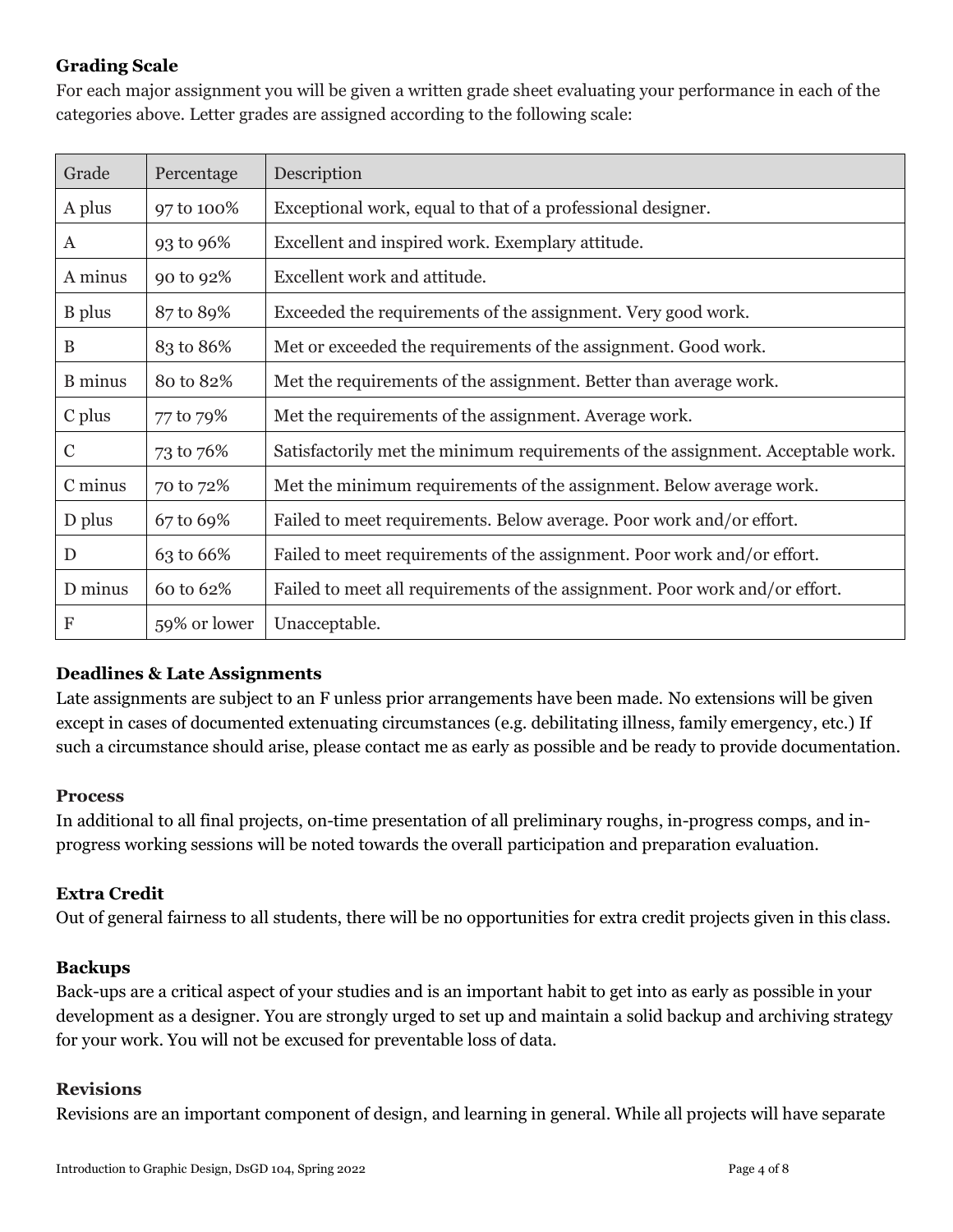Due Dates and Letter Grades throughout the semester, all work will also revised and refined at the end of the semester.

## **Class Session Protocol**

This course is an essential component of your curriculum at SJSU. In order to professionally and effectively deliver the curriculum and generate work we can all be proud of, it is necessary to establish some ground rules. Students are expected to read this syllabus thoroughly and to observe all of the regulations laid out below.

- **Please plan to attend all Zoom classes with your camera ON.** Avoid "Audio Only" unless absolutely necessary. Please minimize distractions and noise by keeping yourself on MUTE unless asked to speak. Be sure you remain on view of your camera and avoid engaging in distracting activities.
- **When in-person classes resume, you are required to wear a mask at all times.** If you forget to bring a mask to class, you can pick up masks at the design office (ART 120). If you refuse to wear a mask indoors, campus security will be notified.
- **No eating is allowed during class.** A 20-minute break will be allowed to allow for meals.
- In case of an absence, you are responsible to stay on track with deadlines, assignments and anything you may have missed in class.
- You are expected to arrive/log in on time and to remain in class until the class is over or excused—**late arrivals and/or early departures will always be noted**. If you have a prior engagement that requires you leave before the end of class, please inform me before class ends ensure you do not disturb other students when you leave.
- Announcements, instructions, lectures and assignments are normally issued at the beginning of class. All critiques begin 15 minutes after official class start time. It is your responsibility to inform yourself of any announcements or requirements that you miss due to late arrivals.
- Most Lectures and Zoom sessions will not be recorded. It is your responsibility to join all required sessions on time. In case of an absence or if technical issues, you will need to touch base with a classmate about the content that was covered and/or review the PDF's that will be distributed
- In class laptops are to be used for course related purposes only during our time together. Please do not use our time to check up on social media, and please **do not work on assignments from other classes during our class time.**

## **Graphic Design Major Advising**

To stay on track of your academic goals within our Graphic Design program, it is vitally important that you remain in touch with your Major Advisor. Here are the graphic design major advisors' office hours, emails, and the students they serve (alphabetical by last name).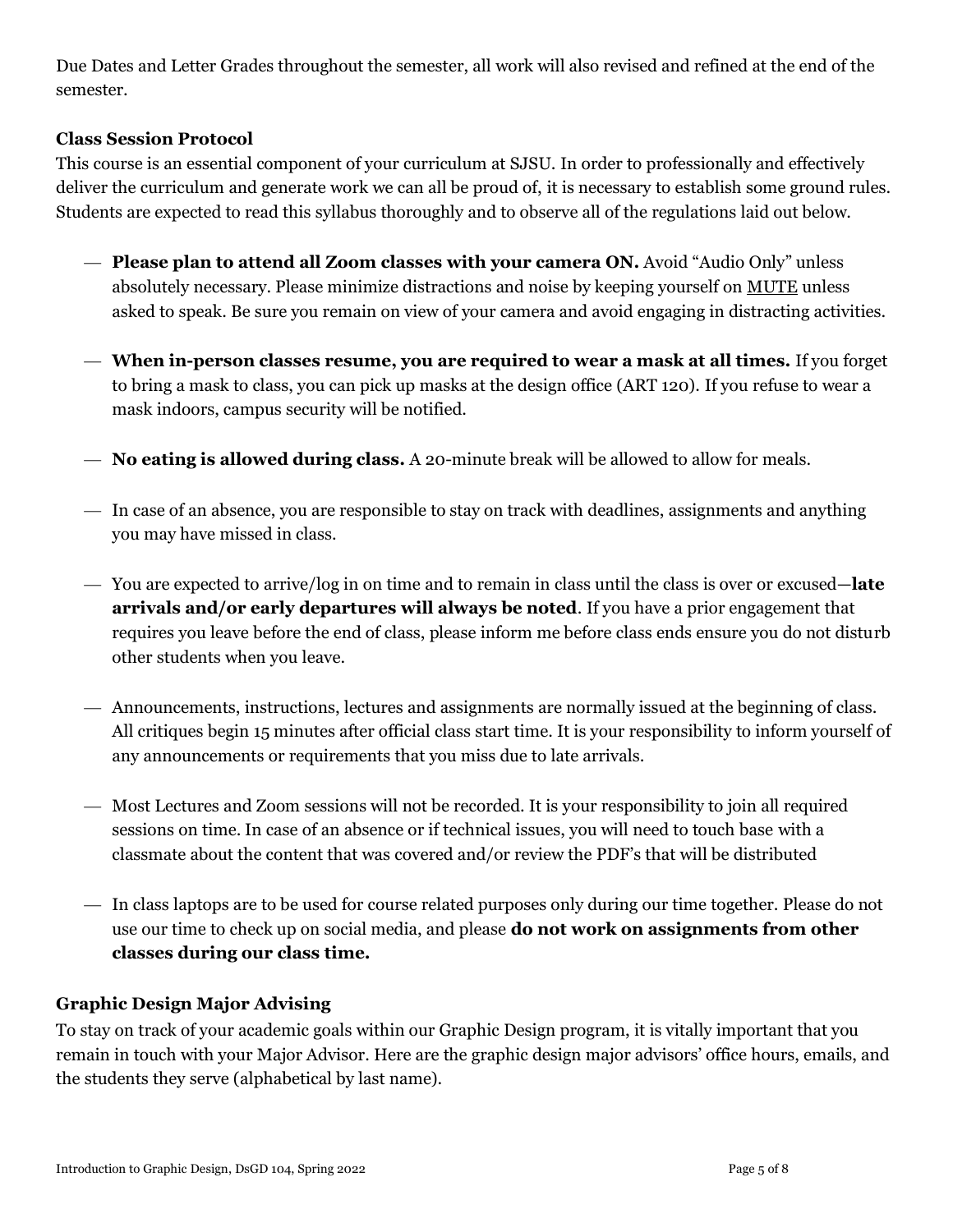**Prof. Yoon Chung Han** [yoonchung.han@sjsu.edu](mailto:yoonchung.han@sjsu.edu) M/W 12–1PM by appointmen[t https://calendly.com/yoonchunghan/](https://calendly.com/yoonchunghan/) Students' last name: ABCDEF

### **Prof. Connie Hwang** [connie.hwang@sjsu.edu](mailto:connie.hwang@sjsu.edu)

M/W 11am–12pm by appointment Students' last name: GHIJKLM

### **Prof. Randall Sexton** [randall.sexton@sjsu.edu](mailto:randall.sexton@sjsu.edu)

T/Th 11am–12pm by appointment Students' last name: NOPQRS

#### **Chang Kim** [chang.kim@sjsu.edu](mailto:chang.kim@sjsu.edu)

M/W 3–4PM by appointment Students' last name: TUVWXYZ

### **Library Liaison**

The SJSU Library supports student access to information with in-person reference at the King Library Reference Desk and specialized support for Design online at:<http://libguides.sjsu.edu/design/GraphicDesign> or by appointment with Rebecca Kohn. She may be contacted at [rebecca.kohn@sjsu.edu](mailto:rebecca.kohn@sjsu.edu)

### **Humanities & Arts Student Success Center**

Any advising questions that are related to University requirements (including GE requirements), please reach out to the College level student success center. <https://www.sjsu.edu/ha-advising/index.html>

### **Accessible Education Center**

If you require any accommodations, please contact the Accessible Education Center, and I will be happy to work with them to meet your needs. <https://www.sjsu.edu/aec/>

#### **University Policies**

Per University Policy S16-9, university-wide policy information relevant to all courses, such as academic integrity, accommodations, etc. will be available on Office of Graduate and Undergraduate Programs' [Syllabus](http://www.sjsu.edu/gup/syllabusinfo/)  [Information web page](http://www.sjsu.edu/gup/syllabusinfo/) at <https://www.sjsu.edu/curriculum/courses/syllabus-info.php>  $\leftarrow^*VISIT AND READ^*$ 

## **Campus Emergency Numbers** Police 911 Escort Service 4-2222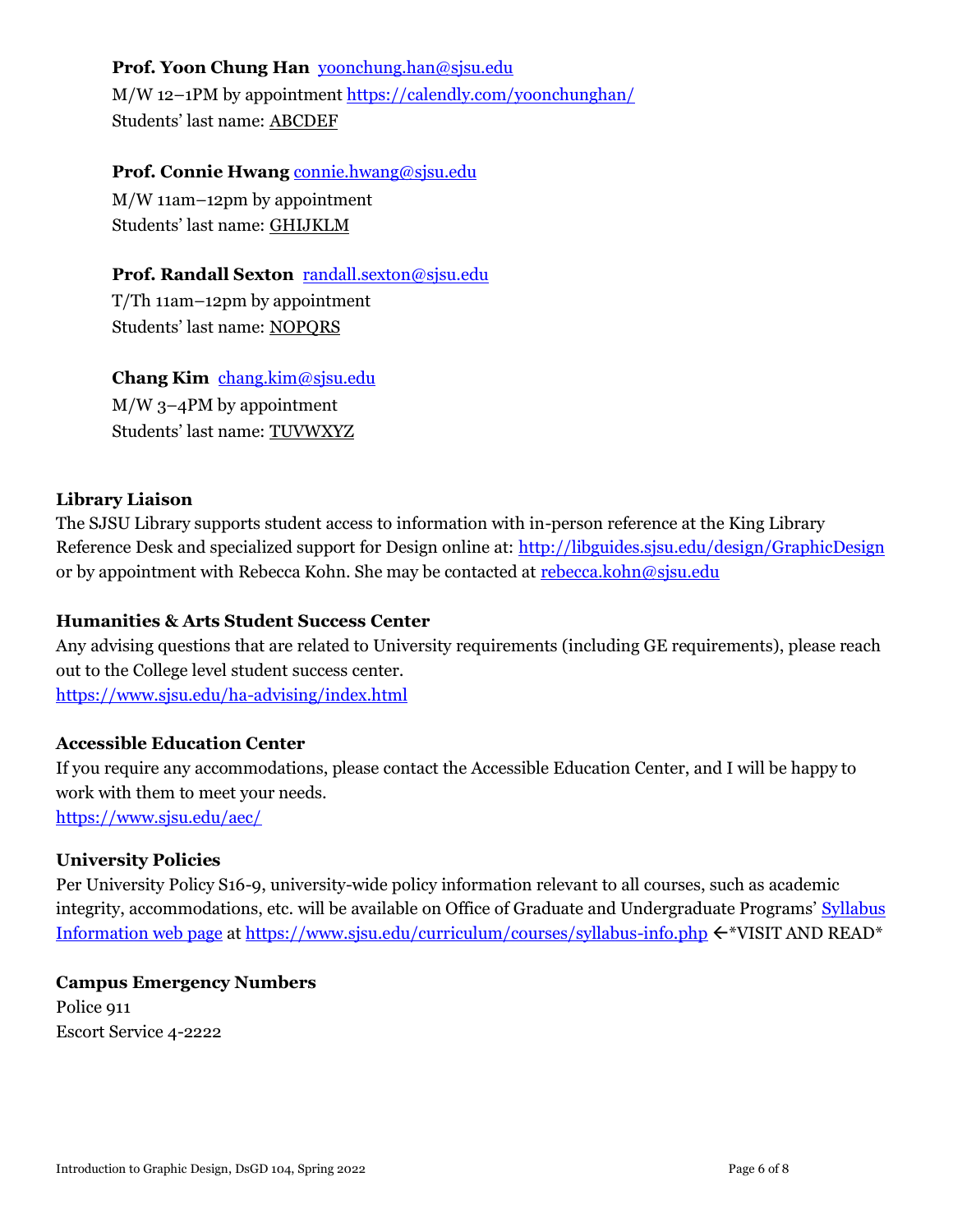# **DsGD 104, Introduction to Graphic Design, Course Schedule**

All dates are subject to change with notice given at a prior meeting. For an up-to-date schedule and to find out what specific elements will be due on each day, please consult the schedule on Canvas.

| <b>Week</b>      | Date        | <b>Topics, Readings, Assignments, Deadlines</b>     |
|------------------|-------------|-----------------------------------------------------|
| $\mathbf{1}$     | W 01/26     | Work in class / Exercise                            |
| $\mathbf{2}$     | M 01/31     | Group review / Work in class                        |
| $\mathbf 2$      | W 02/02     | Work in class                                       |
| $\boldsymbol{3}$ | $M_{02}/07$ | Individual review / Work in class                   |
| 3                | W 02/09     | Group review / Work in class                        |
| $\overline{4}$   | $M_{02/14}$ | Project 1 Due                                       |
| $\overline{4}$   | $W_02/16$   | Work in class / Exercise                            |
| 5                | $M_{02/21}$ | Group review / Work in class                        |
| 5                | $W_02/23$   | Individual review / Work in class                   |
| 6                | $M_{02/28}$ | Group review / Work in class                        |
| 6                | W 03/02     | Individual review / Work in class                   |
| 7                | $M_{03}/07$ | Project 2 Due / Project 3 intro                     |
| 7                | W 03/09     | Individual review / Work in class                   |
| 8                | $M_{03/14}$ | Small group review / Exercise                       |
| 8                | $W$ 03/16   | Individual review / Work in class                   |
| 9                | $M_{03/21}$ | Group review / Work in class                        |
| 9                | W 03/23     | Work in class / Online Submission Only              |
| 10               | $M_{03/28}$ | <b>Spring break / No Class</b>                      |
| 10               | $W$ 03/30   | <b>Spring break / No Class</b>                      |
| 11               | M 04/04     | Individual review / Work in class / Project 3 Intro |
| 11               | W 04/06     | Work in class / Exercise                            |
| 12               | M 04/11     | Project 3 Due / Project 4 intro                     |
| 12               | $W_04/13$   | Small group review / Work in class                  |
| 13               | $M_{04/18}$ | Work in class / Exercise                            |
| 13               | W 04/20     | Small group review / Work in class                  |
| 14               | $M_{04/25}$ | Individual review / Work in class                   |
| 14               | W 04/27     | Group review / Work in class                        |